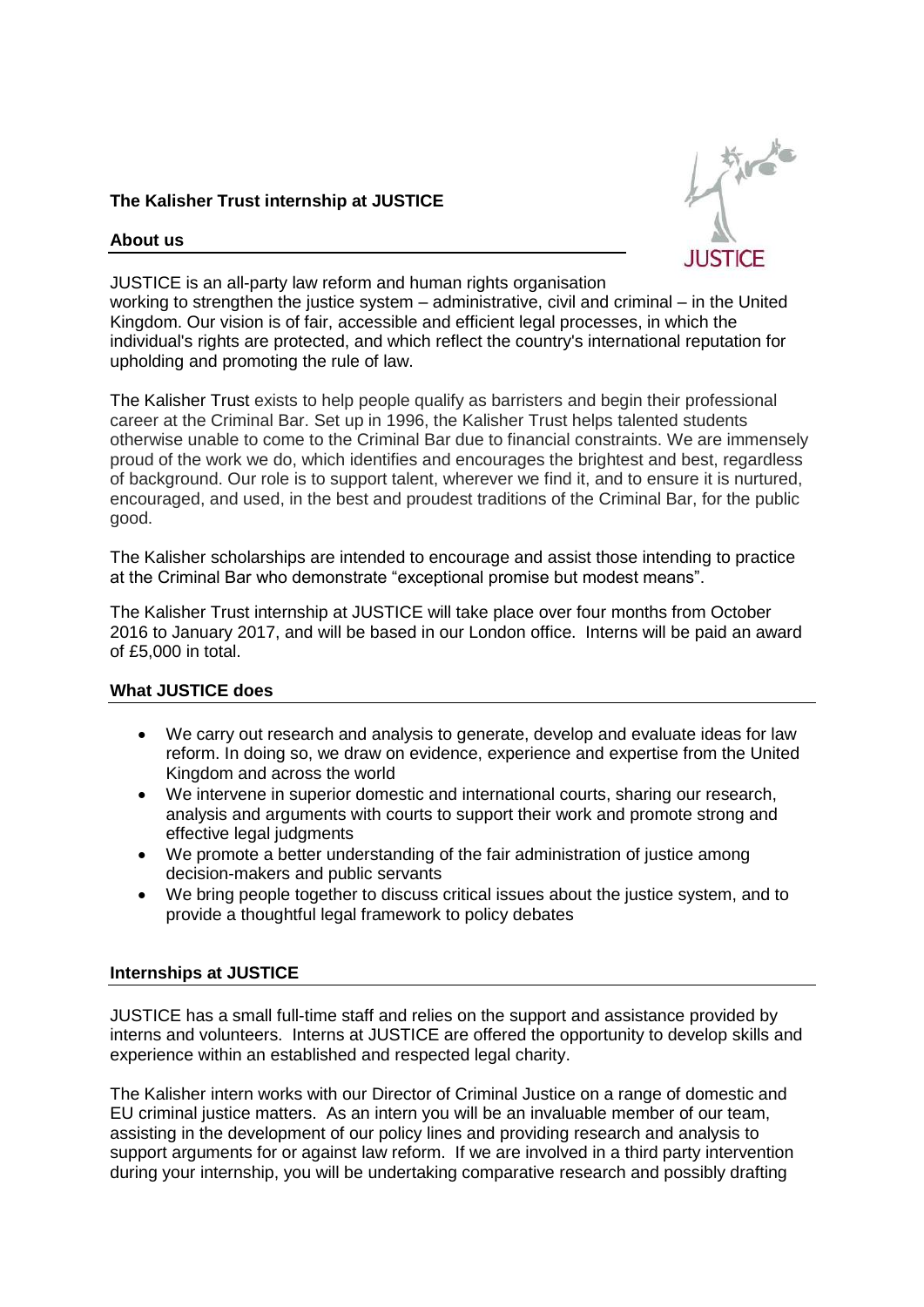submissions. You will accompany us to meetings with law-makers and NGOs, speaking engagements and events as well as court hearings. You will attend internal meetings and are expected to engage with colleagues as if you are a member of the JUSTICE staff.

#### **What is it like to be a Kalisher Trust intern at JUSTICE?**

Zoë Chapman was a Kalisher Trust intern at JUSTICE in 2015/16. She now works part time as a legal researcher at JUSTICE and part time for the Just Security blog run by New York University and is applying for pupillage.

*Interning at JUSTICE for four months was one of the most transformative and worthwhile aspects of my "legal education" so far. I spent a large part of the time contributing research and drafting research notes for JUSTICE's Complex and Lengthy Criminal Trials report and helping to complete a report on police use of force for the Hungarian Helsinki Committee. The rest of the time, I got to attend conferences, talks and meetings with various members of the legal profession, third sector organisations, etc, in a variety of settings, from top law firms to what seemed to be the canteen of the Old Bailey – really good for gaining familiarity with the legal "world". I even went on a few recces to Crown and magistrates' courts – the "coal face of policy work" …* 

*I can look back, having completed the internship, and see that there has been a very definite improvement in my research and drafting skills. I feel I'm much more efficient and confident in terms of sourcing material and presenting it. I've also gained a much better and more cohesive understanding of the criminal justice system and the legal professions, and possibly of how charities like JUSTICE interact with the criminal justice system. I think I've gained a lot of confidence and feel more equal to the task of carving out a career for myself. I'm very grateful to Kalisher and JUSTICE for facilitating it!* 

Zoë, Kalisher Intern at JUSTICE Sept 2015- January 2016

# **Who can apply?**

The successful candidate will:

- have completed a law degree or Graduate Diploma in Law
- have completed or soon be taking the BPTC
- have an excellent academic record, and proven intellectual ability
- have a demonstrated interest in criminal law and the criminal justice system
- be motivated to succeed at the Criminal Bar, and have taken steps to develop skills and personal qualities necessary to succeed at the Criminal Bar
- have demonstrated potential as an advocate
- have excellent verbal and written communication skills
- be committed to the mission, vision and values of JUSTICE
- be able to demonstrate financial need (in confidence, candidates will be asked to supply the interview panel with appropriate evidence of need)